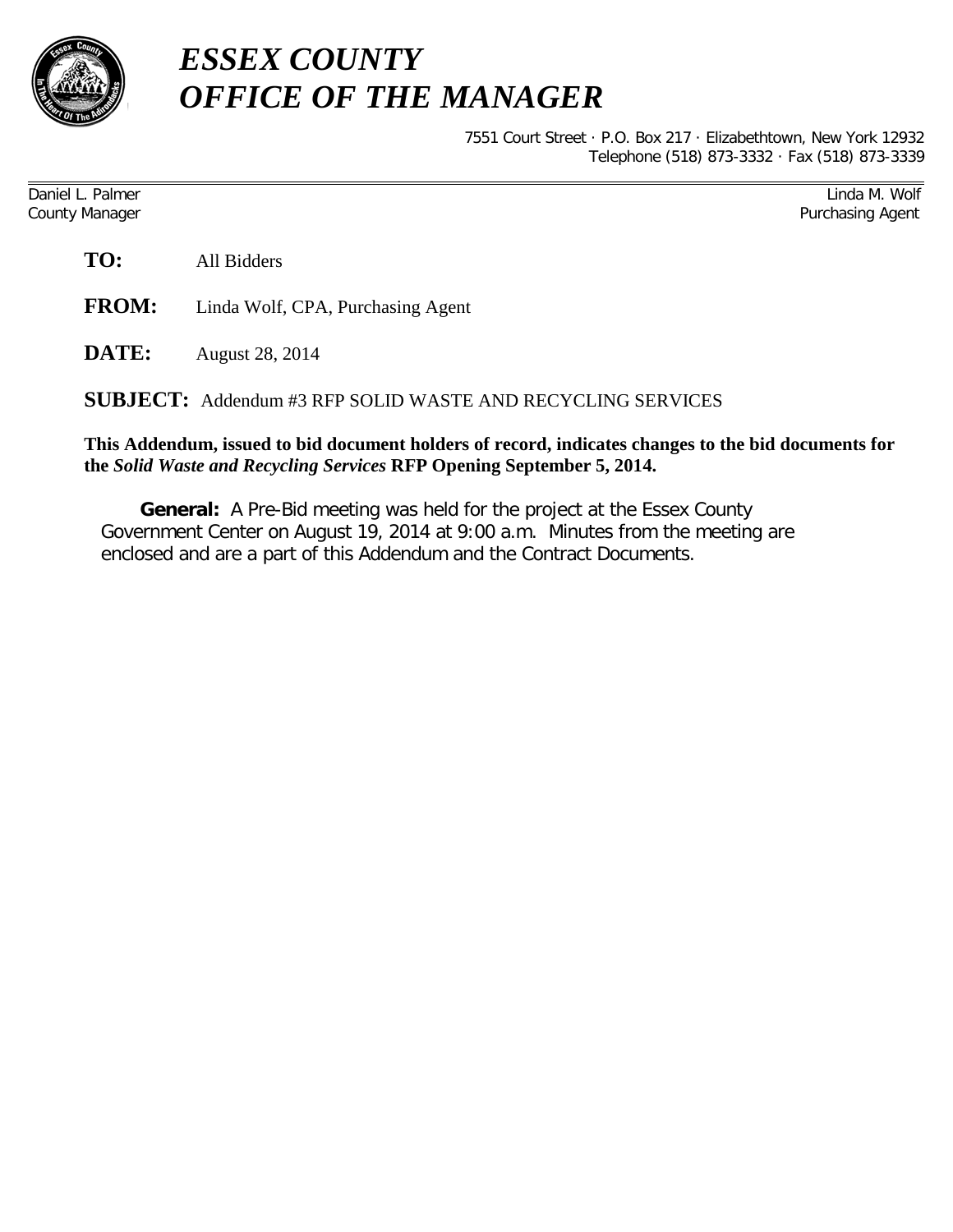**Report Date –** August 19, 2014

**Project –** Solid Waste Disposal and Recycling

## **Attending –**

- Dan Palmer, County Manager
- Linda Wolf, Purchasing Agent
- Robert Geisel Geisel LLC
- Bob Cavanaugh Earth Waste & Metal
- Gerald Potts Waste Connections
- Bill Meyers Casella Waste Management of NY
- George Gades County of Franklin Solid Waste
- Charles R. Kilmer Serkil
- Anthony Elacqua Serkil

**Distribution:** Via posting on the Essex County Website as a part of Addendum No. 3 for access by all holders of bidding documents.

A scheduled pre-bid meeting was held for the above referenced project on August 19, 2014 at 9:00 AM at the Essex County Board of Supervisors Conference Room. The following items were discussed:

- 1. Dan Palmer, County Manager, gave a review of the process. He discussed that there are 17 towns involved in the Landfill operation. The town of Crown Point opted out entirely. It is a complicated system due to the fact that so many towns are involved with different processes. The towns of North Elba and Schroon handle their own recycling. The County owns all of the equipment. The current contract to operate the Solid Waste operation is with Serkil.
- 2. **Question** What fees does the County pay to the current Contractor? **Answer** - The County pays an administrative fee to Serkil of \$21,250 semi-monthly or 510,000 annually. This includes sorting the recycling. The County pays a transportation fee of \$8.25 per ton to Serkil for the tons transported to Franklin County. We also reimburse Serkil \$42.00 per ton for the disposal fee that is paid to Franklin County.
- 3. **Question**  How many tons of recycling are produced? **Answer -** The County doesn't have this information since the revenue is collected by Serkil. The individual Towns may have this information.
- 4. **Question**  Are roll offs being used to transfer from the satellite stations? What is the cost for this? **Answer** - Yes, the roll offs are being used by Serkil to transport from the satellite stations to the Primary Stations but that charge is included in the tons transported to Franklin County. There is a scale at the primary stations.
- 5. Attached is a copy of the Pre-Bid Meeting Attendance Sheet.

The meeting was adjourned at 9:15 AM.